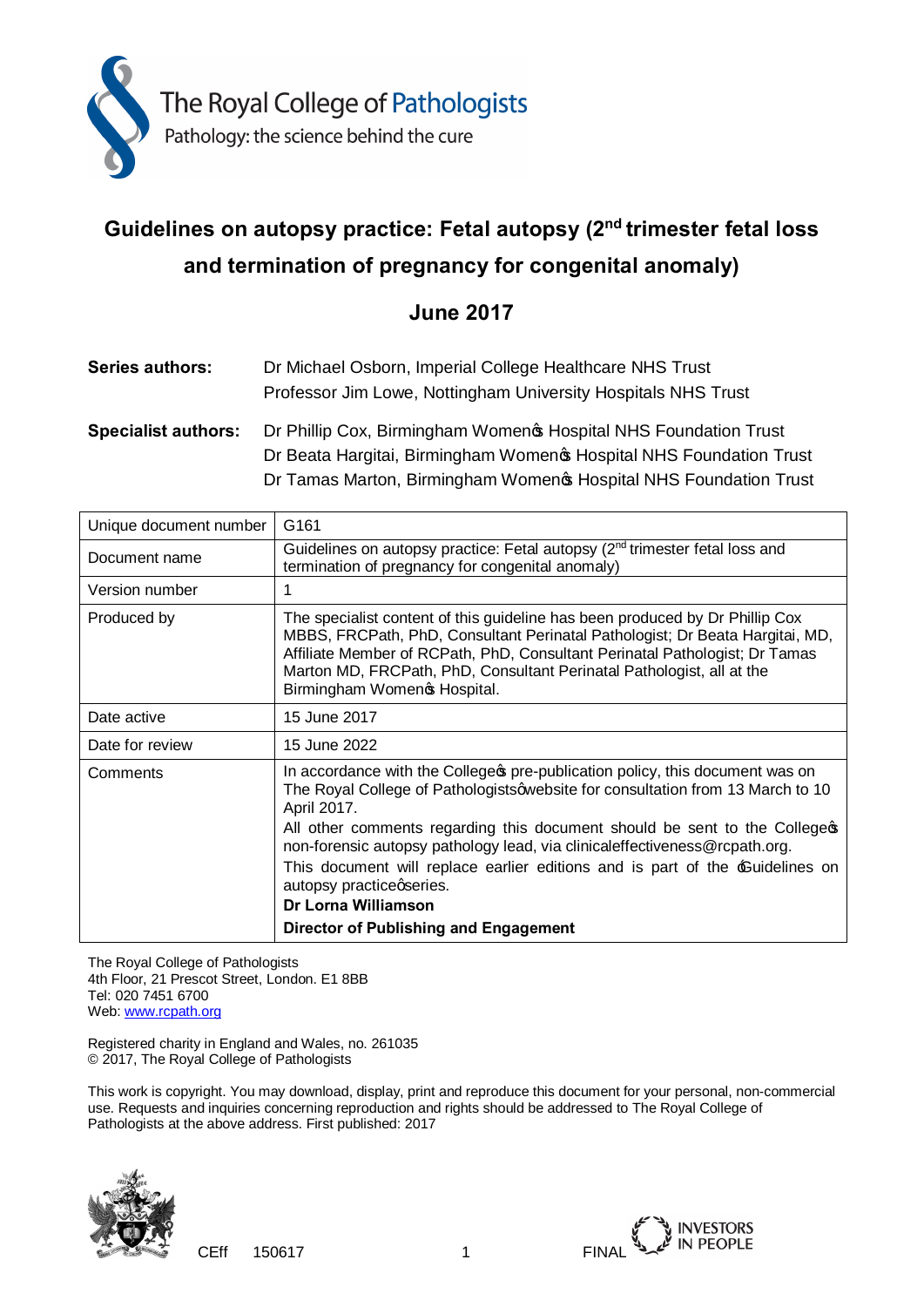# **Contents**

| 1          |            |  |  |
|------------|------------|--|--|
| 2          |            |  |  |
| 3          |            |  |  |
| 4          |            |  |  |
| 5          |            |  |  |
| 6          |            |  |  |
| 7          |            |  |  |
| 8          |            |  |  |
| 9          |            |  |  |
| 10         |            |  |  |
| 11         |            |  |  |
| 12         |            |  |  |
| 13         |            |  |  |
| 14         |            |  |  |
| 15         |            |  |  |
| 16         |            |  |  |
| 17         |            |  |  |
|            | Appendix A |  |  |
|            |            |  |  |
| Appendix B |            |  |  |
|            | Appendix C |  |  |



NICE has accredited the process used by The Royal College of Pathologists to produce its clinical guidelines. Accreditation is valid until July 2022. More information on accreditation can be viewed at www.nice.org.uk/accre

For full details on our accreditation visit: www.nice.org.uk/accreditation.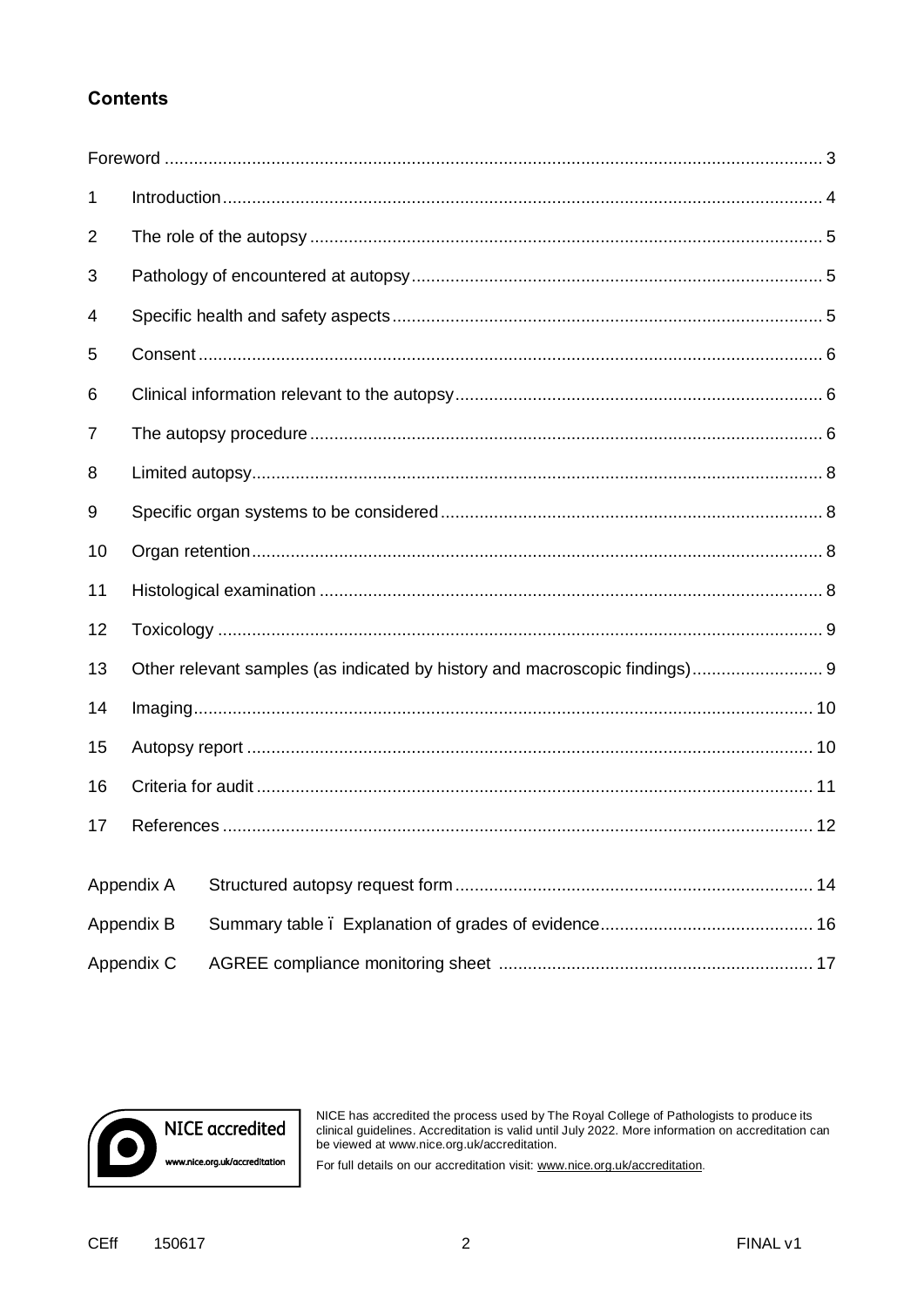# **Foreword**

The autopsy guidelines published by The Royal College of Pathologists (RCPath) are guidelines that enable pathologists to deal with non-forensic consent and Coronersq post-mortem examinations in a consistent manner and to a high standard. They are written for the profession; some technical detail may be distressing to a lay audience.

The guidelines are systematically developed statements to assist the decisions of practitioners and are based on the best available evidence at the time the document was prepared. Given that much autopsy work is single observer and cannot realistically be repeated, it has to be recognised that there is no reviewable standard that is mandated beyond that of the FRCPath Part 2 examination. Nevertheless, much of this can be reviewed against ante-mortem imaging and other data. It may be necessary or even desirable to depart from the guidelines in the interests of specific patients and special circumstances. The medico-legal risk of departing from the guidelines should be assessed by the autopsy pathologist; just as adherence to the guidelines may not constitute defence against a claim of negligence, so a decision to deviate from them should not necessarily be deemed negligent.

There is a general requirement from the General Medical Council to have continuing professional development (CPD) in all practice areas and this will naturally encompass autopsy practice. Those wishing to develop expertise/specialise in pathology are encouraged to seek appropriate educational opportunities and participate in the relevant EQA scheme.

The guidelines themselves constitute the tools for implementation and dissemination of good practice.

The stakeholders consulted for this document were:

- · British and Irish Paediatric Pathology Association (BRIPPA)
- · Stillbirth and Neonatal Death Charity (SANDS)
- · The Royal College of Obstetricians and Gynaecologists (RCOG)
- · Antenatal Results and Choices (ARC)
- · Miscarriage Association
- · Human Tissue Authority (HTA) and its Histopathology Working Group, which includes representatives from the Association of Anatomical Pathology Technology, Institute of Biomedical Science, The Coroners Society of England and Wales, the Home Office Forensic Science Regulation Unit and Forensic Pathology Unit and the British Medical Association.

The information used to develop this document was derived from current medical literature and a previous version of this guideline. As far as possible, this guideline is based on published evidence, but where this does not exist it represents custom and practice, and is based on the substantial clinical experience of the authors and colleagues. All evidence included in this guideline has been graded using modified SIGN guidance – see Appendix B.

No major organisational changes or cost implications have been identified that would hinder the implementation of the guidelines.

A formal revision cycle for all guidelines takes place on a five-year cycle. The College will ask the authors of the guideline, to consider whether or not the guideline needs to be revised. A full consultation process will be undertaken if major revisions are required. If minor revisions or changes are required a short note of the proposed changes will be placed on the College website for two weeks for members attention. If members do not object to the changes, the short notice of change will be incorporated into the guideline and the full revised version (incorporating the changes) will replace the existing version on the College website.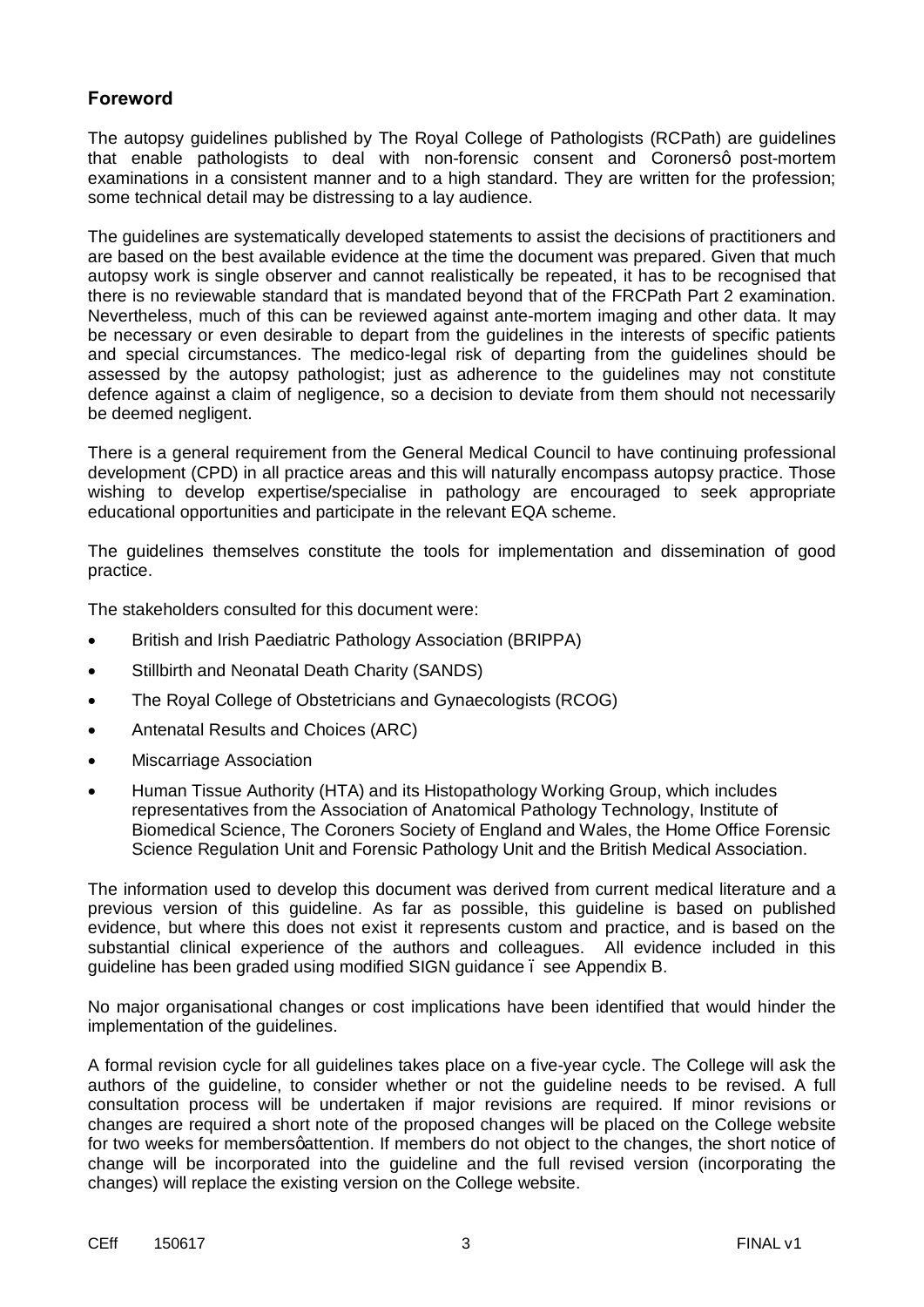The quideline has been reviewed by the College **S** Clinical Effectiveness Department, Death Investigations Group, Lay Governance Group and Publications Department and was placed on the College website for consultation with the membership from 13 March to 10 April 2017. All comments received from the membership were addressed by the author to the satisfaction of the Director of Publishing and Engagement.

This guideline was developed without external funding to the writing group. The College requires the authors of guidelines to provide a list of potential conflicts of interest; these are monitored by the Clinical Effectiveness Department and are available on request. The authors of this document have declared that there are no conflicts of interest.

### **1 Introduction**

Post-mortem examination of a baby following spontaneous or missed miscarriage in the second trimester  $(11^{+0}$ . 23<sup>+6</sup> weeks gestation) may provide a complete or partial explanation of the pregnancy loss, whilst following termination of pregnancy for fetal abnormality a postmortem examination may provide a specific diagnosis. In all situations post-mortem may provide information relevant to the management of subsequent pregnancies.<sup>1-4</sup> Autopsy is the single most useful investigation and provides information that changes or significantly adds to the clinical diagnosis in nearly half of cases.<sup>5,6</sup> The autopsy is also a valuable audit of clinical care and may facilitate learning from adverse events.

This guideline has been created to assist the pathologist undertaking autopsies in cases of second trimester (late) miscarriage, second trimester intrauterine death (missed miscarriage) and termination of pregnancy for fetal abnormality. It provides practical technical advice on performing the autopsy, guidance on the use of additional investigations and minimum standards for the content of the autopsy report. It is intended as a guide to reasonable practice, rather than a policy statement. If followed, the output from the autopsy should be sufficient to provide useful feedback to the family, to the clinicians involved in the case and for local and national audit. Where possible, references are provided, but it is inevitable that many of the suggestions are based on common UK practice rather than on published evidence, as the latter is often non-existent or sparse. Many pathologists have adopted approaches based on their own experience, evidence and resources, which may differ from these guidelines but achieve the same outcome. This document does not aim to change such approaches. In addition, the document is not intended as a replacement for standard textbooks, but highlights the principles of undertaking and reporting perinatal autopsies. For detailed guidance on undertaking the autopsy in specific circumstances, the reader is referred to the  $\pm$ urther reading qlist below.

In England, Wales and Northern Ireland, autopsy facilities and procedures must be covered by appropriate licences issued by the HTA and consent procedures must be compliant with the relevant HTA *Code of Practice*. <sup>7</sup> Separate legislation applies in Scotland, which does not impose a system of licensing.

As with other complicated autopsy scenarios such as maternal deaths, it is preferable that all fetal autopsies are performed by a perinatal/paediatric pathologist or a general histopathologist with an interest and suitable expertise in such matters.

#### **1.1 Target users of this guideline**

The target primary users of this guideline are UK consultant and trainee perinatal/paediatric pathologists and general histopathologists with an interest in perinatal pathology. The recommendations will also be of value to pathologists working outside the UK, obstetricians, neonatal paediatricians and bereavement midwives.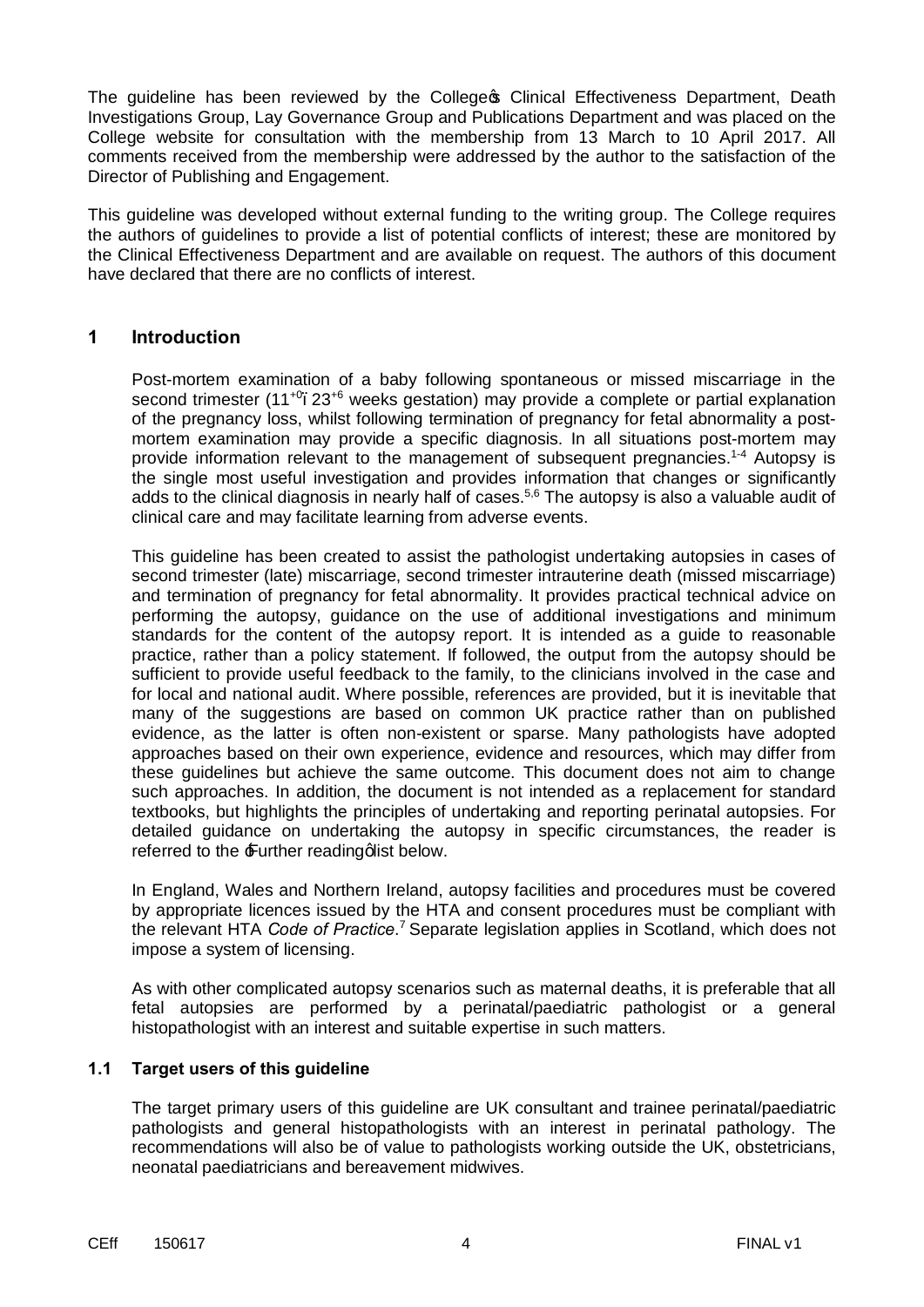# **2 The role of the autopsy**

The role of the autopsy is to:

- provide information regarding the baby to the bereaved family
	- establish the immediate cause of second trimester miscarriage or factors that may have contributed to the pregnancy loss
	- identify the immediate cause of second trimester intrauterine death (missed miscarriage)
	- identify concomitant diseases, particularly those with implications for subsequent pregnancies (e.g. growth restriction, malformation, maternal diabetes)
	- identify evidence of genetic disease and to allow determination of the likely recurrence risk
- · provide pathology input for local perinatal mortality, fetal medicine or clinical genetics review meetings
- · provide information for audit purposes (e.g. antenatal diagnosis, pregnancy and intrapartum care)
- · provide information for national clinical outcome review programmes and local or national congenital malformation registers.

# **3 Pathology encountered at autopsy**

- · Amniotic infection sequence
- **Oligohydramnios**
- Growth restriction: symmetric, asymmetric (nutritional)
- · Viral/protozoal infection (CMV, Parvovirus, toxoplasmosis, other)
- · Congenital malformation (all systems)
- · Hydrops fetalis
- Fetal akinesia sequence
- Placental and umbilical cord disease
- Changes in the baby and placenta secondary to intrauterine death.

The above is not an exhaustive list and users are referred to the relevant textbooks.

# **4 Specific health and safety aspects**

The pathologist needs to know the results of the antenatal infection screens.

In regions of high maternal HIV prevalence, autopsy practice using universal precautions will significantly protect against accidental transmission.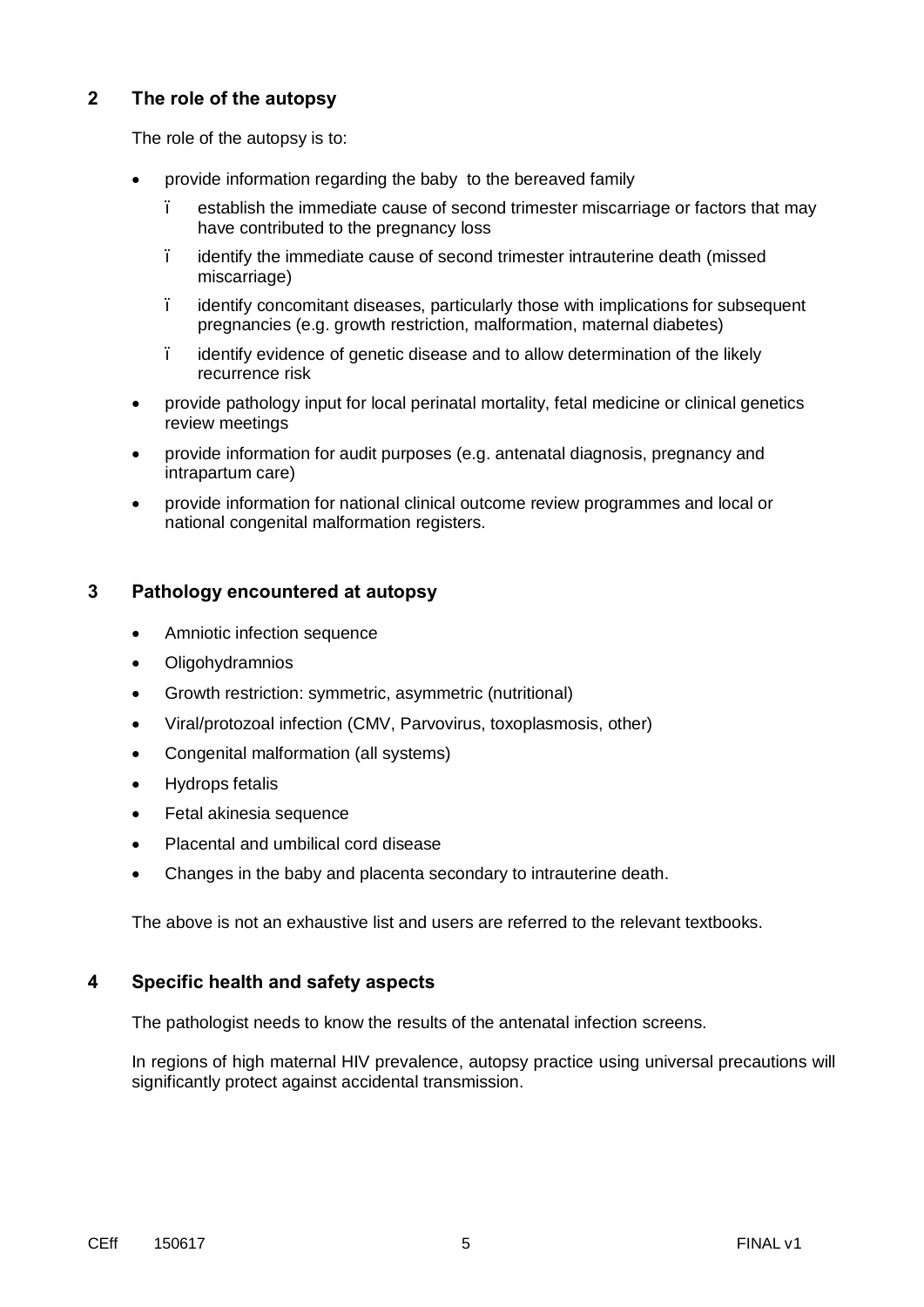# **5 Consent**

- · Regardless of the gestation, post-mortem examination may only be performed if informed consent has been given, typically by the mother or both of the parents. Fetal tissue is considered in law to be the mother issue, and therefore tissue from the living.
- The consent process should be compliant with the requirements of the HTA<sup>s</sup> *Code of Practice*: Code A: Guiding Principles and the Fundamental Principle of Consent.7
- The autopsy consent form should be compliant with the model  $\pounds$  onsent form for perinatal post mortem gdeveloped by SANDS, the stillbirth and neonatal death charity, in consultation with the HTA.<sup>8</sup>
- The pathologist performing the autopsy must see the completed consent form, either as a physical copy or electronically, before commencing the autopsy. Any limitations on the scope of the autopsy must be complied with.
- Any concerns regarding the validity of the consent should be resolved before commencing the autopsy.

*[Level of evidence: D]*

# **6 Clinical information relevant to the autopsy**

(Best obtained using structured request form, see Appendix A.)

- Patient identification details.
- Maternal age/date of birth.
- · Maternal height, weight and BMI.
- Relevant medical and family history, including consanguinity.
- · Obstetric history, previous pregnancies/deliveries, including previous fetal and neonatal losses (and if post-mortem examination had been carried out), malformation and growth restriction and other complications.
- History of current pregnancy, including:
	- estimated delivery date
	- antenatal infection screen, including HIV
	- abnormal findings from ultrasound or other antenatal investigations (copies of reports are helpful)
	- hypertension/bleeding/pyrexia/membrane rupture
	- events leading up to delivery
	- for late miscarriages, live born or stillborn.

*[Level of evidence: GPP]*

#### **7 The autopsy procedure**<sup>9</sup>

Requires availability of appropriately sized instruments for small and very small fetuses; balances for weighing babies and organs (to at least nearest 0.1 g); charts of normal values (baby weight and measurements, organ weights and placenta weight)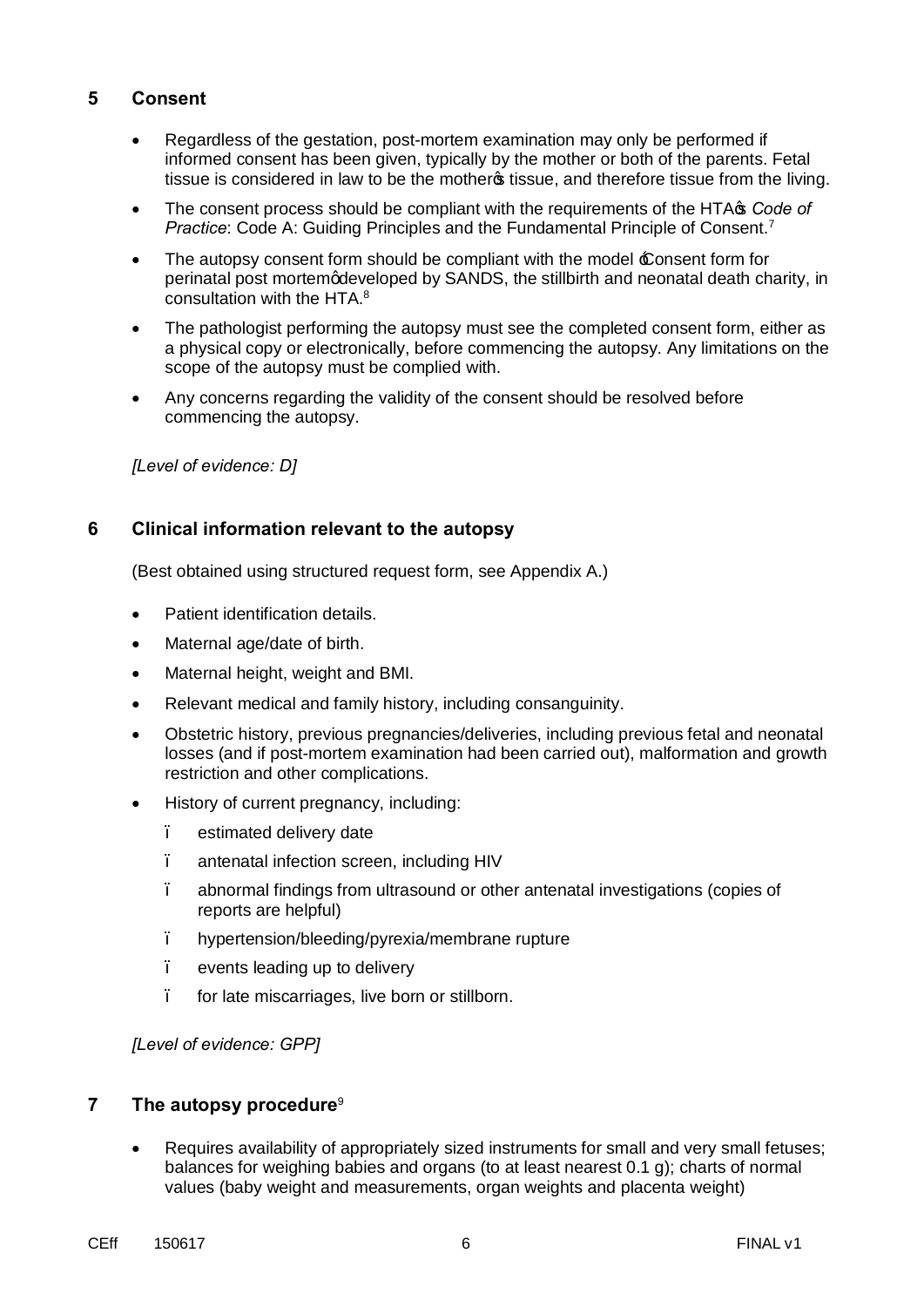- · Whole body X-ray for gestational assessment, malformation, etc. Recommended in all cases; mandatory for suspected skeletal dysplasia. Other imaging modalities may be appropriate in some circumstances and if available.
- · Photography recommended in all cases, essential to document external and internal abnormalities. Digital photography and secure storage preferred.
- Routine external body measurements (body weight, crown-rump length, crown-heel length, foot length, occipito-frontal circumference)
- Detailed external examination, including: muscle bulk, maceration, local/generalised oedema, pallor, dysmorphic features, assessment of patency of orifices (including choanae) and palatal fusion, limbs, hands and feet and genitalia
- T- or Y-shaped skin incision on body
- Central nervous system (CNS) examination:
	- median posterior or transverse posterior parietal scalp incision
	- observation of maturity to assist gestational assessment
	- consider removal under water
	- if suspected CNS malformation (including ventriculomegaly), examination of posterior fossa structures by posterior approach.
	- Consider referring the whole central nervous system for neuropathological examination in appropriate cases. This may include sampling peripheral nervous tissue (nerve root, peripheral nerve, muscle etc). Consulting the neuropathology team may be helpful if there is doubt about sampling.
- · Detailed systematic examination of other internal organs, including:
	- umbilical arteries and vein, ductus venosus
	- *in situ* examination of the heart and great vessels with sequential segmental analysis of malformations
	- *in situ* examination of thoracic and abdominal organs; consider removing in continuity to assess abnormal structures crossing diaphragm
	- weights of internal organs (minimum: brain, heart, lungs, liver, kidneys, thymus, adrenals, spleen)
	- apply special dissection techniques where appropriate.
- · Detailed examination of placenta and umbilical cord, including:
	- trimmed weight (after extraplacental membranes and cord detached)
	- dimensions of placenta (width in two planes and thickness)
	- umbilical cord: length, diameter, insertion into placental disc, number of vessels, coiling, lesions
	- membranes: appearance
	- fetal surface/chorionic vessels: appearance, infection
	- maternal surface: completeness, craters
	- slicing at approximately 1 cm intervals to evaluate parenchyma for colour and focal abnormalities.

*[Level of evidence: GPP]*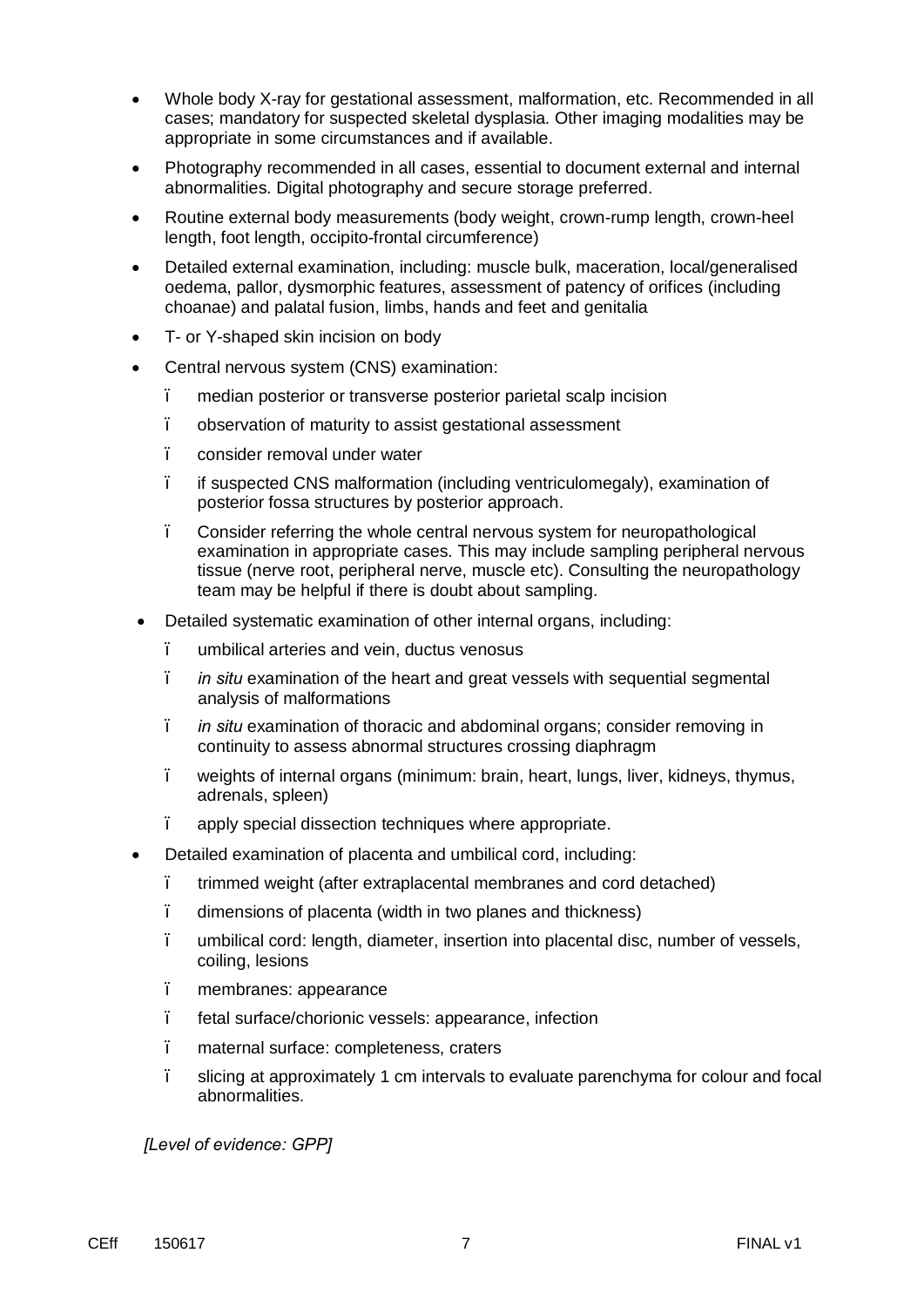# **8 Limited autopsy**

Where consent for a full autopsy is not given, limited examination may be of value.<sup>10</sup>

Forms of limited examination include:

- autopsy limited to one or more body cavities
- · open or needle biopsy of specific internal organs (if feasible)
- external examination of the body with X-ray, photography and genetics (if indicated)
- placental examination only (with genetic testing if indicated) $11$
- imaging (CT, MRI . if available) alone or with targeted biopsies.<sup>12</sup>

*[Level of evidence: C]*

### **9 Specific significant organ systems**

None. All are of significance.

#### **10 Organ retention**

- · Short-term retention of organs to allow fixation does not require specific consent, provided they are reunited with the body before release for burial/cremation.
- Specific consent should be sought for long-term retention beyond the release of the body, for the purpose of examining the organs. Consider for extra-cranial organs with congenital malformations (particularly heart) if input not available from a perinatal pathologist or cardiac morphologist on site at the time of examination, and the abnormality cannot be satisfactorily recorded by photography.
- · Brain for macroscopic and histological assessment. In practice, submersion for a minimum of 2. 3 days in 20% formalin  $(\pm 5\%$  acetic acid) will usually produce sufficient fixation to allow adequate sectioning and block sampling to allow the brain to be returned to the body before release for funeral. If there is doubt consult the local neuropathology team.

*[Level of evidence: GPP]*

# **11 Histological examination**

Recommended blocks required at full autopsy:<sup>9</sup>

- · thymus
- heart (septum and free walls)
- lungs (right and left, each lobe)
- liver (both major lobes)
- · pancreas
- · spleen
- adrenal glands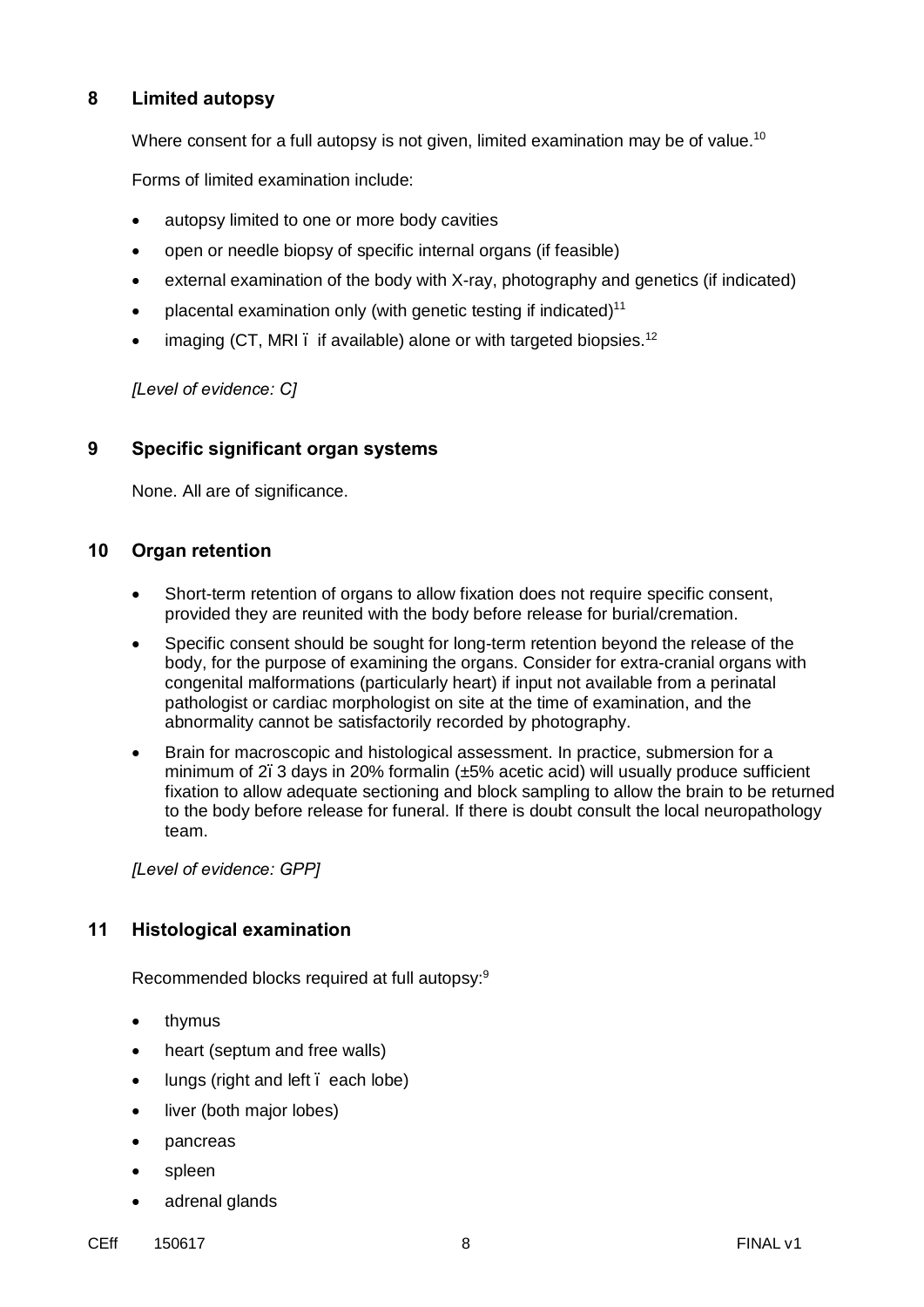- kidneys
- · muscle and diaphragm
- stomach, small and large bowels
- larynx/trachea and thyroid
- bone: rib including growth plate in stillbirth; long bone (including growth plate), vertebral body and skull mandatory for suspected skeletal dysplasia
- · brain: if preservation allows include cerebral cortex and periventricular white matter (frontal, parietal, temporal and occipital), deep grey matter (caudate, striatum, thalamus), hippocampus, midbrain (inferior colliculi), pons, medulla (inferior olives), cerebellum with dentate nucleus. Sampling may by necessity be more restricted if there is advanced autolysis
- other organ lesions as appropriate
- · placenta (at least three full-thickness blocks, plus focal lesions)
- membrane roll
- umbilical cord (at least two).

#### *[Level of evidence: D]*

A record of the samples taken should be kept and tissue blocks and slides should be traceable within the laboratory, in line with the requirements of HTA and the UK Accreditation Service.

#### **12 Toxicology**

None required.

#### **13 Other samples (as indicated by history and macroscopic findings)**

- Bacteriology (may be helpful when there is amniotic infection):
	- lung (swab/tissue)
	- blood (swab/formal culture)
	- other, as dictated by clinical history or macroscopic findings.
- Genetics:
	- skin/muscle/cardiac blood
	- placenta
	- other samples as recommended by local genetics department
	- consider retention of frozen tissue sample (liver/lung/other) as further DNA resource.
- · Virology
	- Samples as indicated by clinical history or macroscopic findings.
- Biochemistry, electron microscopy
	- Consider in cases of fetal akinesia and hydrops fetalis, if tissue preservation allows.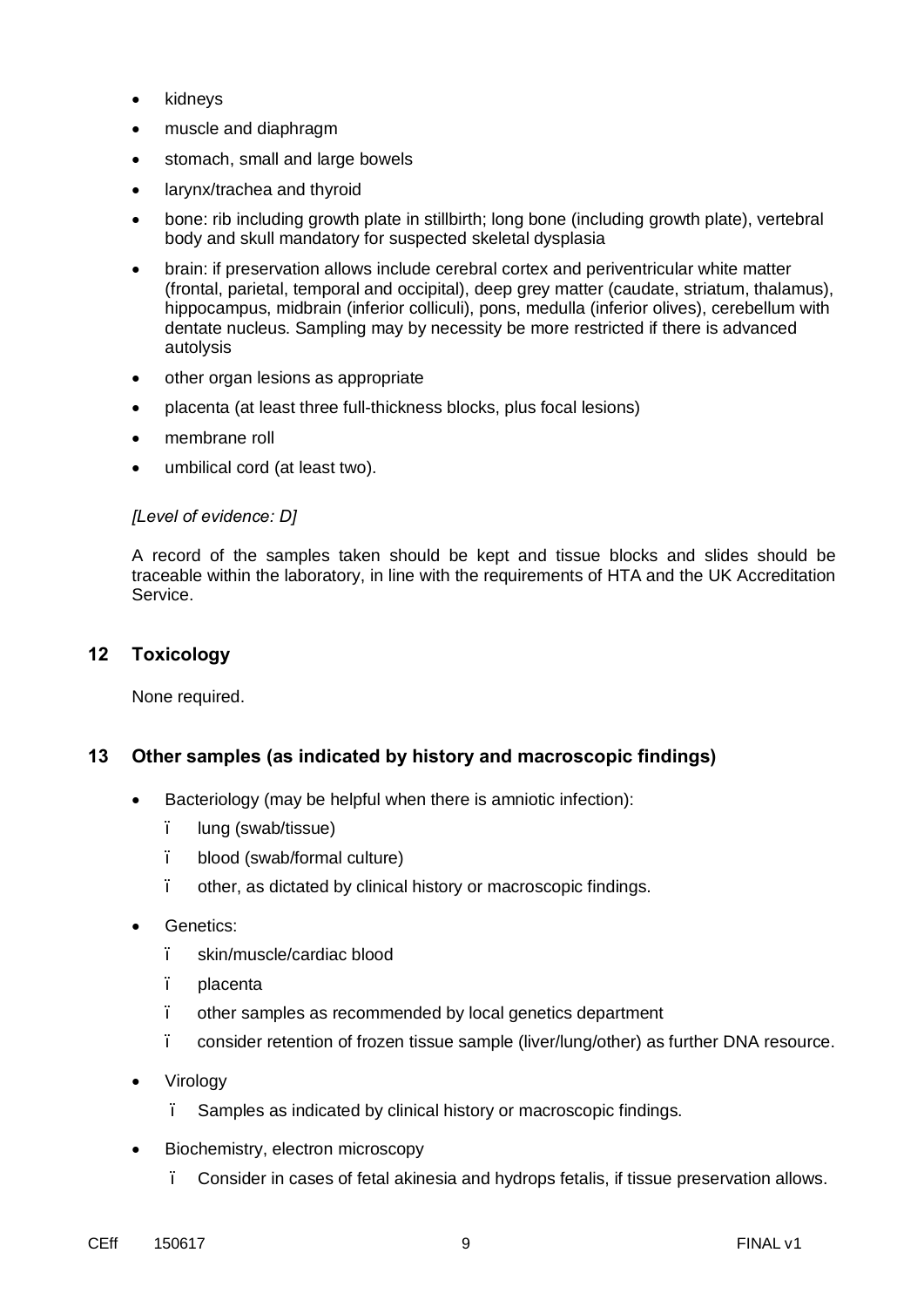· Fibroblast culture and/or snap frozen liver/muscle for metabolic biochemistry if indicated.

*[Level of evidence: D] 1-4*

# **14 Imaging**

Imaging-based post-mortem examination should never be undertaken without an expert external examination of the body having first been performed by an appropriately trained and experienced individual. Imaging modalities, in addition to X-ray, which may be of value include  $MRI<sup>12</sup>$  and micro-CT<sup>13</sup>.

The role of MRI imaging in perinatal autopsies has been investigated.<sup>12</sup> MRI imaging can give useful information, particularly on structural malformations; however, it is poor in detecting infection and in cases of significant maceration. Targeted biopsies may also be considered, but both MRI imaging and the equipment and skills needed to take endoscopic biopsies at post-mortem examination are currently not widely available.

*[Level of evidence: C]*

# **15 Autopsy report**

If resources allow, units may choose to issue a provisional report giving details of the macroscopic findings, shortly after the examination of the body, followed by a final report when all histology and other tests have been completed. Alternatively, only a single final report may be produced.

The report should include the following sections:<sup>9</sup>

- demographic and identification data
- details of autopsy consent and limitations
- body weight and appropriateness for gestation
- body measurements
- list of main findings
- · clinicopathological summary (final report)
- summary of clinical history
- systematic description of external and internal findings and placental examination
- · organ weights with relevant reference values and ratios
- · details of ancillary tests taken (and results final report)
- histology (final report)
- list of histology tissue blocks (final report).

*[Level of evidence: GPP]*

#### **15.1 Clinicopathological summary**

The summary should include:

- an assessment of gestational age at death
- CEff 150617 10 FINAL v1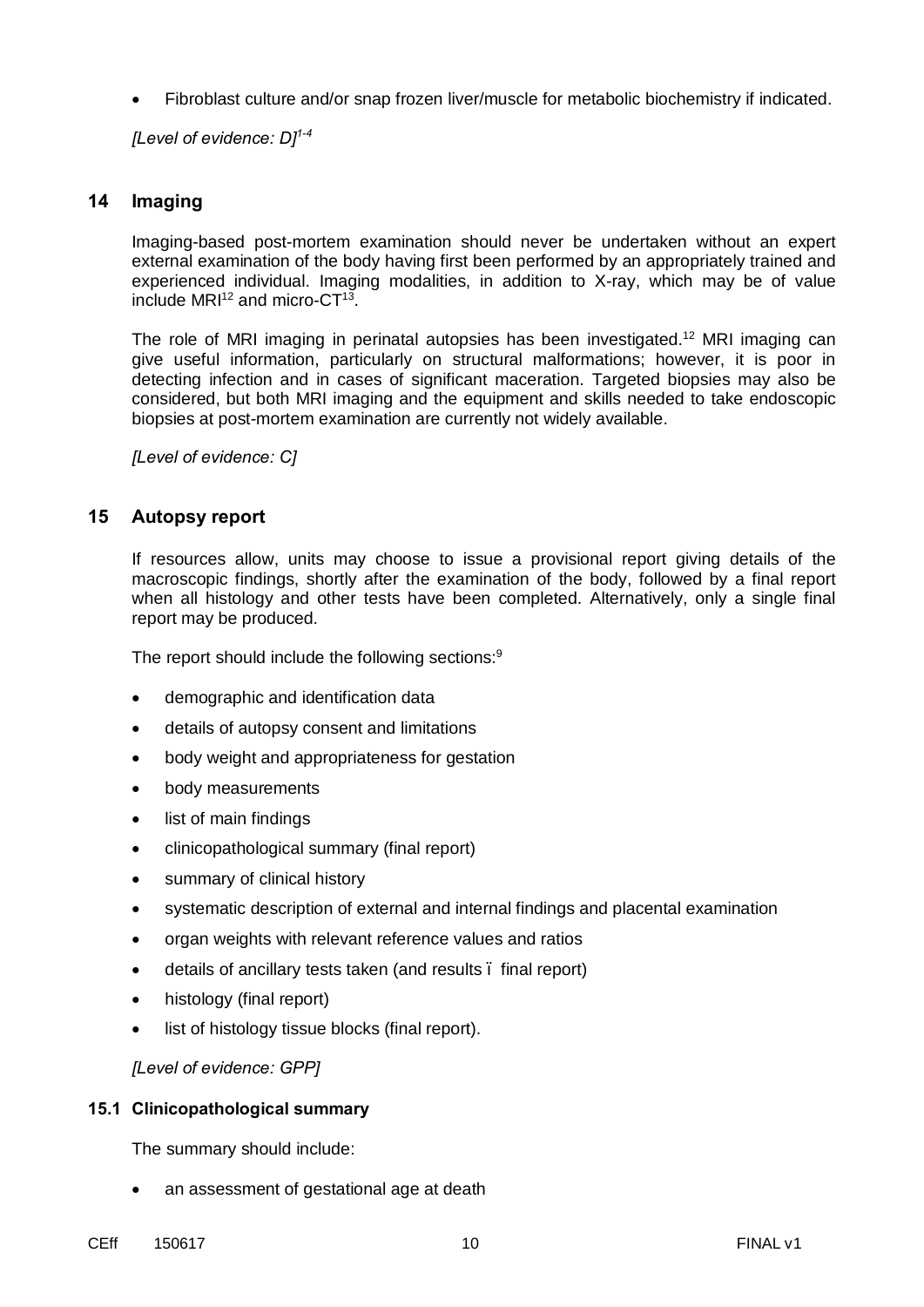- in second trimester intrauterine death, the degree of maceration and likely timing and cause of death (if determined)
- in miscarriage, the likely cause of the miscarriage
- as appropriate, explicit statements regarding the presence/absence of growth restriction, malformation and infection (negative findings are helpful and may be crucial)
- for termination of pregnancy, concordance or discordance of findings with the clinical history and prenatal testing, likely/possible unifying diagnosis and recommendation for genetic referral or further tests if appropriate
- identification of those cases with an increased risk of recurrence (including genetic disease, growth restriction, placental pathology) and requirement/possibility of additional testing.

# **16 Criteria for audit**

The following standards are suggested criteria that might be used in periodic reviews to ensure a post-mortem examination report meets national standards

- Supporting documentation:
	- standards: supporting documentation was submitted with the body in 95% of cases. (NB it is recommended that an autopsy should not be commenced in the absence of clinical information)
	- standards: 95% of submitted information is satisfactory, good or excellent
	- standards: a correctly completed autopsy consent form, meeting national requirements is submitted with 95% of cases. (NB an autopsy must not be commenced unless the pathologist has seen a physical copy of the consent form and it is correctly completed).
- Autopsy report:
	- standards: 100% of autopsy reports must include all of the sections detailed in section 15 (above)
	- standards: in 100% of autopsy reports the information documented is satisfactory, good or excellent
	- standards: in 100% of autopsy reports the clinicopathological summary is clear and concise and when appropriate, contains the information detailed above.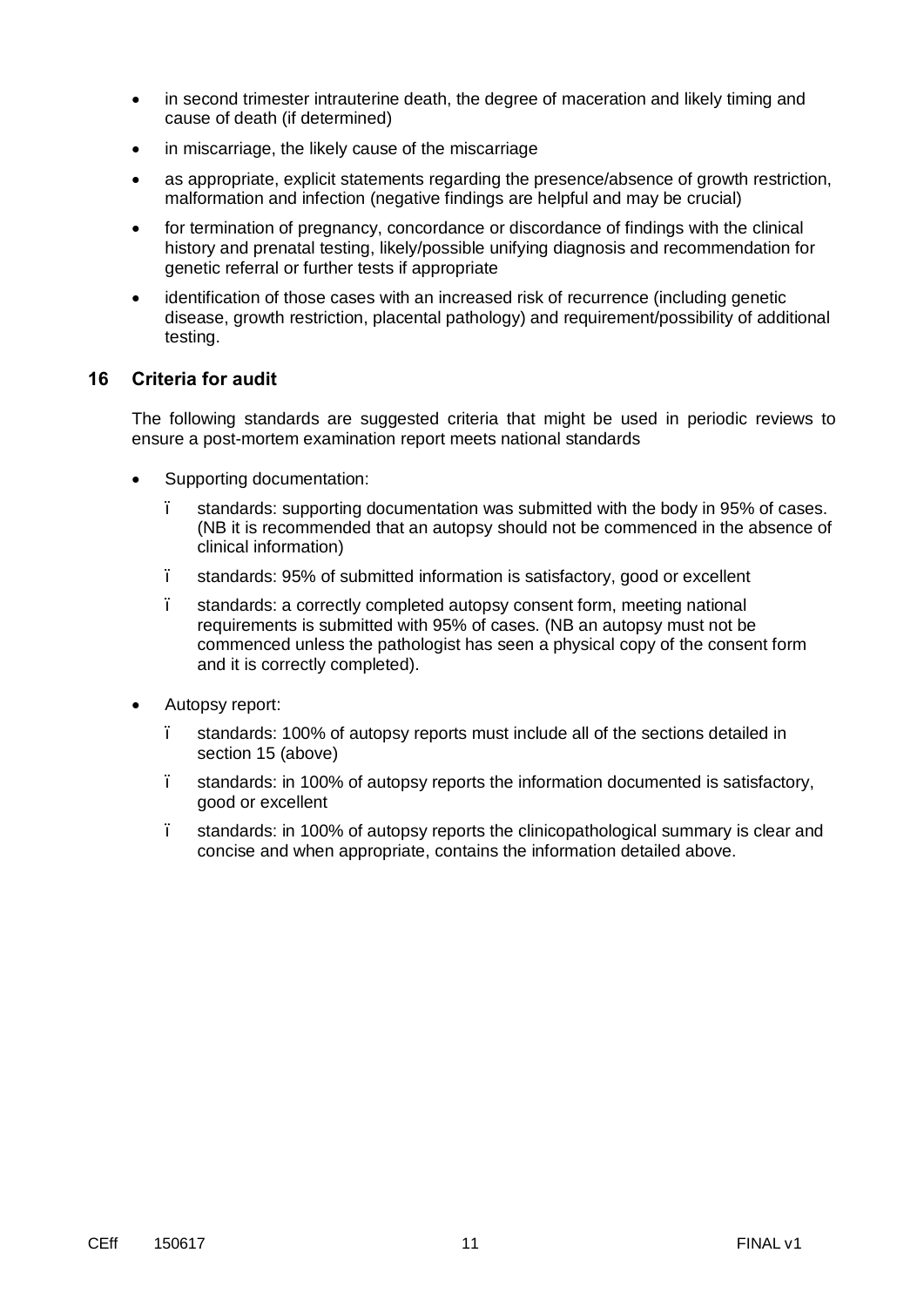### **17 References**

- 1. Meier PR, Manchester DK, Shikes RH, Clewell WH, Stewart M. Perinatal autopsy: its clinical value. *Obstet Gynecol* 1986;67:349–351.
- *2.* Porter HJ, Keeling JW. Value of perinatal necropsy examination. *J Clin Pathol* 1987;40: 180–184.
- 3. [Faye-Petersen OM,](http://www.ncbi.nlm.nih.gov/pubmed/?term=Faye-Petersen%20OM%5BAuthor%5D&cauthor=true&cauthor_uid=10576175) [Guinn DA,](http://www.ncbi.nlm.nih.gov/pubmed/?term=Guinn%20DA%5BAuthor%5D&cauthor=true&cauthor_uid=10576175) [Wenstrom KD.](http://www.ncbi.nlm.nih.gov/pubmed/?term=Wenstrom%20KD%5BAuthor%5D&cauthor=true&cauthor_uid=10576175) Value of perinatal autopsy. *[Obstet](http://www.ncbi.nlm.nih.gov/pubmed/10576175)  [Gynecol](http://www.ncbi.nlm.nih.gov/pubmed/10576175)* 1999;94:915–920.
- 4. Gordijn SJ, Erwich JJ, Khong TY. Value of the Perinatal Autopsy: Critique. *Pediatric and Developmental Pathology* 2002;5:480–488.
- 5. Johns N, Al-Salti W, Cox P, Kilby MD. A comparative study of prenatal ultrasound findings and post-mortem examination in a tertiary referral centre. *Prenat Diagn* 2004;24:339–346.
- 6. Saller DN Jr, Lesser KB, Harrel U, Rogers BB, Oyer CE. The clinical utility of the perinatal autopsy. *JAMA* 1995;273:663–665.
- 7. Human Tissue Authority. *Codes of Practise.* Accessed December 2016. Available at: [www.hta.gov.uk/guidance-professionals/codes-practice](http://www.hta.gov.uk/guidance-professionals/codes-practice)
- 8. The Stillbirth and Neonatal Death Charity. *The Sands perinatal post mortem consent package* [www.hta.gov.uk/policies/sands-perinatal-post-mortem-consent-package](http://www.hta.gov.uk/policies/sands-perinatal-post-mortem-consent-package) (accessed December 2016)
- 9. The Royal College of Obstetricians and Gynaecologists and Royal College of Pathologists. *Fetal and Perinatal Pathology: Report of a Joint Working Party*. London: RCOG Press, 2001.
- 10. Wright C, Lee RE. Investigating perinatal death: a review of the options when autopsy consent is refused. *Arch Dis Child Fetal Neonatal Ed* 2004;89:285–288.
- 11. Heazell AE, Martindale EA*.* Can post-mortem examination of the placenta help determine the cause of stillbirth? *J Obstet Gynaecol* 2009;29:225–228.
- 12. Thayyil S, Sebire NJ, Chitty LS, Wade A, Chong W, Olsen O *et al*. Post-mortem MRI versus conventional autopsy in fetuses and children: a prospective validation study. *Lancet* 2013;382:223–233.
- 13. Lombardi CM, Zambelli V, Botta G, Moltrasio F, Cattoretti G, Lucchini V *et al.* Postmortem microcomputed tomography (micro-CT) of small fetuses and hearts. *Ultrasound Obstet Gynecol* 2014;44:600–609.

# **Further reading**

- 1. Wigglesworth JS, Singer DB (eds). *Textbook of Fetal and Perinatal Pathology, Volume 2 (2nd edition)*. Malden: Blackwell Science, 1998.
- 2. Khong TY. The perinatal necropsy. In: Khong TY, Malcomson RDG (eds). *Keeling's Fetal and Neonatal Pathology (5thedition).* London: Springer, 2015.
- 3. Bove KE. Practice guidelines for autopsy pathology the perinatal and pediatric autopsy. *Arch Pathol Lab Med* 1997;121:368–376.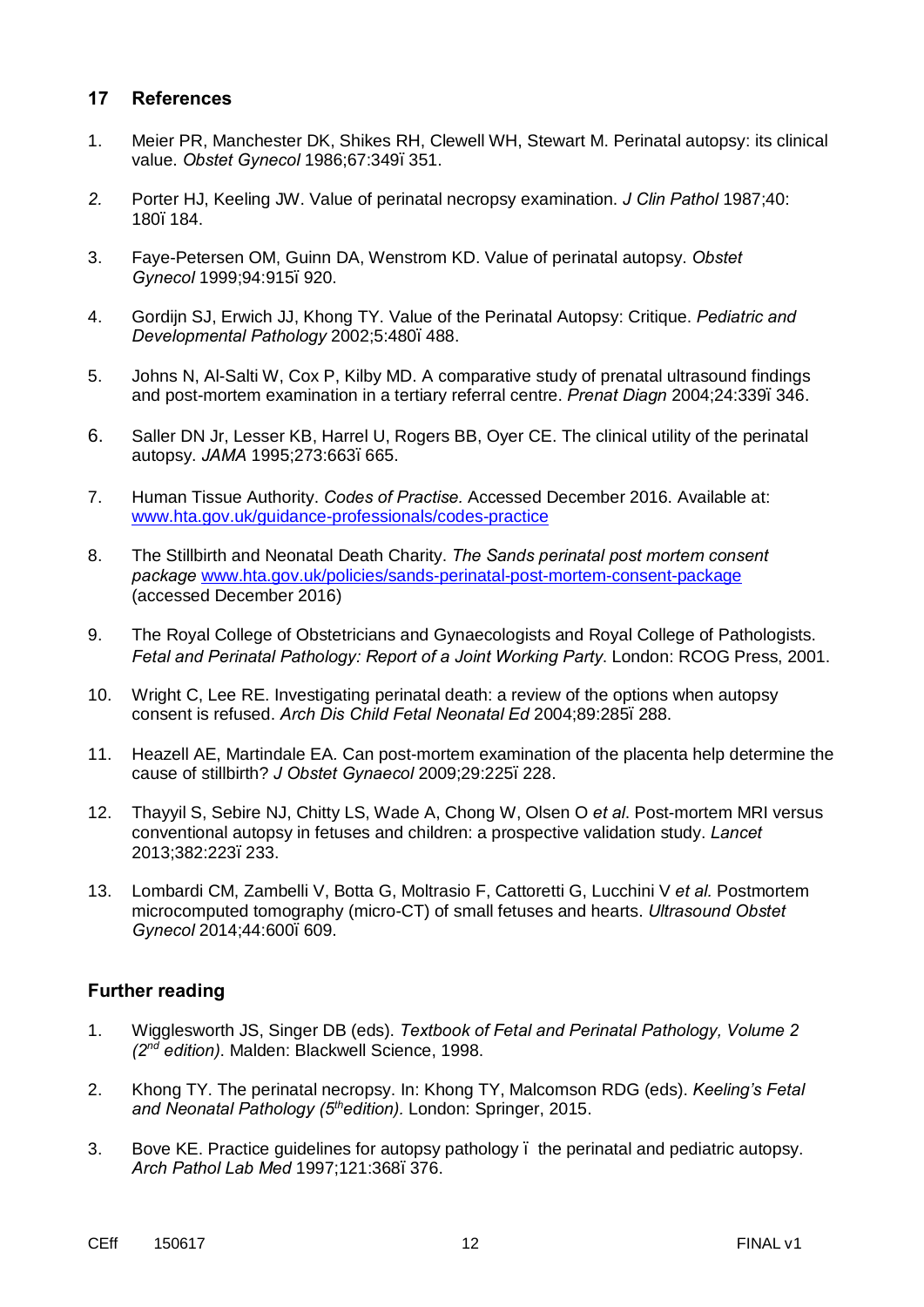- 4. Gilbert-Barness E, Kapur R, Oligny LL, Siebert J (eds.). *Potter's Pathology of the Fetus, Infant and Child (2ndedition).* Philadelphia: Mosby Elsevier, 2007.
- 5. Baergen RN. *Manual of Pathology of the Human Placenta (2nd edition)*. New York: Springer, 2011.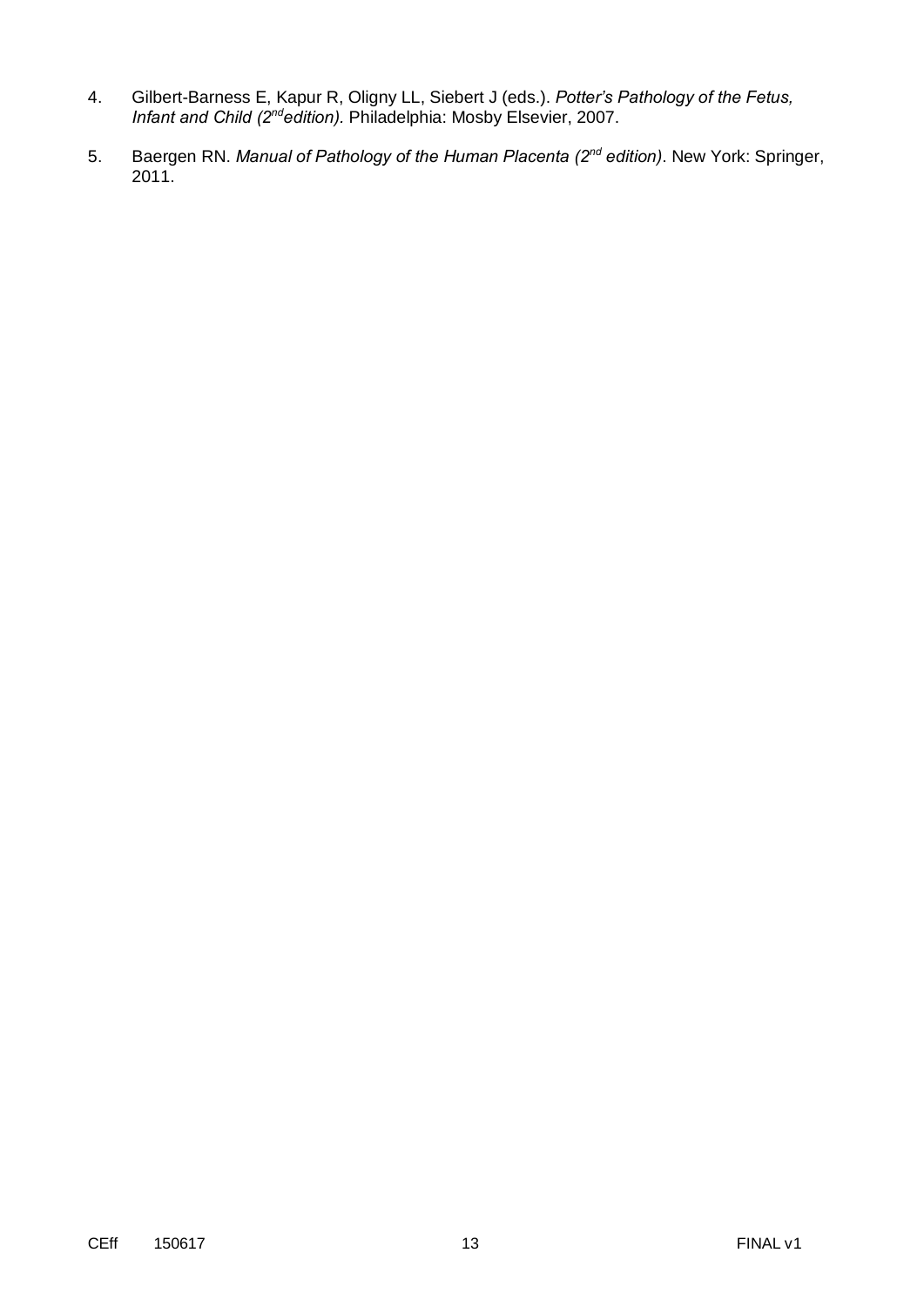# **Appendix A Specimen autopsy request form**

# **Clinical information for fetal/perinatal post-mortem examination**

| Please attach mother's sticker here                                                            |      |                                                                                                                                                                                                                                                                                                                        | Please attach baby's sticker here |  |
|------------------------------------------------------------------------------------------------|------|------------------------------------------------------------------------------------------------------------------------------------------------------------------------------------------------------------------------------------------------------------------------------------------------------------------------|-----------------------------------|--|
|                                                                                                |      |                                                                                                                                                                                                                                                                                                                        |                                   |  |
|                                                                                                |      |                                                                                                                                                                                                                                                                                                                        |                                   |  |
| DOB / /                                                                                        |      | DOB / /                                                                                                                                                                                                                                                                                                                |                                   |  |
|                                                                                                |      |                                                                                                                                                                                                                                                                                                                        |                                   |  |
|                                                                                                |      |                                                                                                                                                                                                                                                                                                                        |                                   |  |
|                                                                                                |      |                                                                                                                                                                                                                                                                                                                        |                                   |  |
|                                                                                                |      |                                                                                                                                                                                                                                                                                                                        |                                   |  |
|                                                                                                |      |                                                                                                                                                                                                                                                                                                                        |                                   |  |
|                                                                                                |      |                                                                                                                                                                                                                                                                                                                        |                                   |  |
|                                                                                                |      |                                                                                                                                                                                                                                                                                                                        |                                   |  |
| <b>RELEVANT HISTORY:</b>                                                                       |      |                                                                                                                                                                                                                                                                                                                        |                                   |  |
| Maternal height: ________cm                                                                    |      |                                                                                                                                                                                                                                                                                                                        |                                   |  |
| Booking weight: ________kg                                                                     | Date | Gestation                                                                                                                                                                                                                                                                                                              | Delivery Sex Outcome              |  |
| Consanguinity Y/N                                                                              |      |                                                                                                                                                                                                                                                                                                                        |                                   |  |
|                                                                                                |      | 2. $\frac{1}{2}$ $\frac{1}{2}$ $\frac{1}{2}$ $\frac{1}{2}$ $\frac{1}{2}$ $\frac{1}{2}$ $\frac{1}{2}$ $\frac{1}{2}$ $\frac{1}{2}$ $\frac{1}{2}$ $\frac{1}{2}$ $\frac{1}{2}$ $\frac{1}{2}$ $\frac{1}{2}$ $\frac{1}{2}$ $\frac{1}{2}$ $\frac{1}{2}$ $\frac{1}{2}$ $\frac{1}{2}$ $\frac{1}{2}$ $\frac{1}{2}$ $\frac{1}{2}$ |                                   |  |
|                                                                                                |      |                                                                                                                                                                                                                                                                                                                        |                                   |  |
|                                                                                                |      | 4.                                                                                                                                                                                                                                                                                                                     |                                   |  |
|                                                                                                |      |                                                                                                                                                                                                                                                                                                                        |                                   |  |
|                                                                                                |      |                                                                                                                                                                                                                                                                                                                        |                                   |  |
| THIS PREGNANCY: booked / unbooked LMP____________ EDD___________ BMI__________                 |      |                                                                                                                                                                                                                                                                                                                        |                                   |  |
| Gestation: by dates: _______/40 by scan : ______/40 weeks Blood group : ______, Rh D pos / neg |      |                                                                                                                                                                                                                                                                                                                        |                                   |  |
| HBsAg pos / neg Red cell antibodies                                                            |      |                                                                                                                                                                                                                                                                                                                        |                                   |  |
|                                                                                                |      |                                                                                                                                                                                                                                                                                                                        |                                   |  |
|                                                                                                |      |                                                                                                                                                                                                                                                                                                                        |                                   |  |
|                                                                                                |      |                                                                                                                                                                                                                                                                                                                        |                                   |  |
|                                                                                                |      |                                                                                                                                                                                                                                                                                                                        |                                   |  |
|                                                                                                |      |                                                                                                                                                                                                                                                                                                                        |                                   |  |
|                                                                                                |      |                                                                                                                                                                                                                                                                                                                        |                                   |  |
|                                                                                                |      |                                                                                                                                                                                                                                                                                                                        |                                   |  |
|                                                                                                |      |                                                                                                                                                                                                                                                                                                                        |                                   |  |
|                                                                                                |      |                                                                                                                                                                                                                                                                                                                        |                                   |  |
| Threatened abortion: no / yes When ____________                                                |      | Severe anaemia: no / yes                                                                                                                                                                                                                                                                                               |                                   |  |
| Antepartum haemorrhage: no / yes When                                                          |      | Infection risk: low / high Reason________                                                                                                                                                                                                                                                                              |                                   |  |
| Hypertension: no/yes max b.p.                                                                  |      | Maternal pyrexia: no / yes When                                                                                                                                                                                                                                                                                        |                                   |  |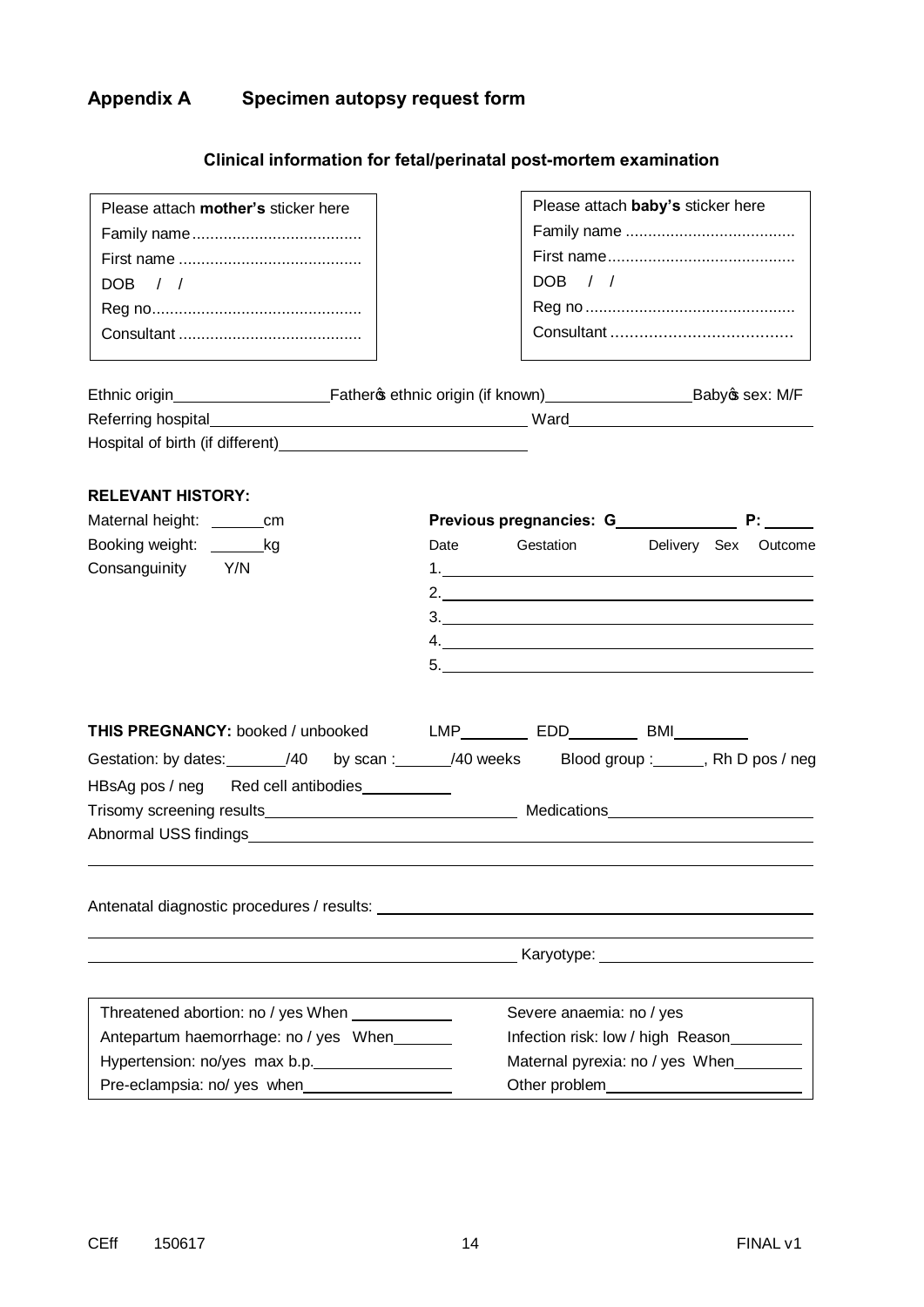|                                                                                                                               | <b>LABOUR:</b> onset: spont. / medical/ none IOL for: IUD / TOP / other Fetocide: y / n date                                                                                                   |
|-------------------------------------------------------------------------------------------------------------------------------|------------------------------------------------------------------------------------------------------------------------------------------------------------------------------------------------|
|                                                                                                                               | Presentation: vertex / breech / other________ Liquor volume: normal / reduced / increased; colour________                                                                                      |
|                                                                                                                               |                                                                                                                                                                                                |
|                                                                                                                               | 1st stage: h _ min 2 <sup>nd</sup> stage: h _ min Fetal heart last heard (S/B): date _ _ time                                                                                                  |
|                                                                                                                               |                                                                                                                                                                                                |
| Death: date_________ time________                                                                                             | Delivery: spontaneous / assisted (forceps/ventouse) / CS (elective/emergency) date _____ time_____  <br><u> 1980 - Andrea Andrew Maria (h. 1980).</u>                                          |
| <b>Baby:</b> Birth weight _______g Apgars: 1 <sup>st</sup> min________5 <sup>th</sup> min_________10 <sup>th</sup> min_______ |                                                                                                                                                                                                |
| For live born infants:                                                                                                        | RESUSCITATION: nil / mucus extraction / oxygen / mask / intubation / other<br>Surfactant: yes / no                                                                                             |
| <b>NEONATAL PROBLEMS:</b>                                                                                                     | <b>PROCEDURES:</b>                                                                                                                                                                             |
|                                                                                                                               |                                                                                                                                                                                                |
|                                                                                                                               | 2. $\overline{\phantom{a}}$                                                                                                                                                                    |
| $\begin{array}{c}\n3.\n\end{array}$                                                                                           | $\begin{array}{c} \n3. \quad \textcolor{red}{\overbrace{\text{2.22}}\text{ }} \end{array}$                                                                                                     |
| 4.                                                                                                                            | 4.                                                                                                                                                                                             |
| 5.                                                                                                                            | 5.                                                                                                                                                                                             |
| of feeding etc.; If complex course, please send photocopy of relevant pages of notes):                                        | BRIEF SUMMARY OF LATER SYMPTOMS / TREATMENTS AND MAJOR INVESTIGATIONS (including<br>CPAP/ventilation, IV therapy, fits, episodes of collapse, pneumonia, pneumothorax, bleeding problems, type |

#### **SUSPECTED CAUSE(S) OF DEATH:**

**DEATH REGISTERED AS:** livebirth / stillbirth / not registered (miscarriage)

**BRIEF SUMMARY OF MAIN HISTORY / SPECIAL POINTS TO BE NOTED AT POST-MORTEM:**

Referring doctor / midwife: Contact no. / bleep no.

#### **ALL BABIES AND PLACENTAS SHOULD BE SENT FRESH IN LEAKPROOF, OPAQUE CONTAINERS UNLESS THERE IS AN INFECTIOUS HAZARD**

(In this case, phone to discuss whether the specimen should be fixed in 10% formalin before transportation)

It is essential to send the placenta with a fetus / infant.

#### **ALL SPECIMENS MUST BE CLEARLY LABELLED AND ACCOMPANIED WITH A COMPLETED REQUEST AND CONSENT FORM**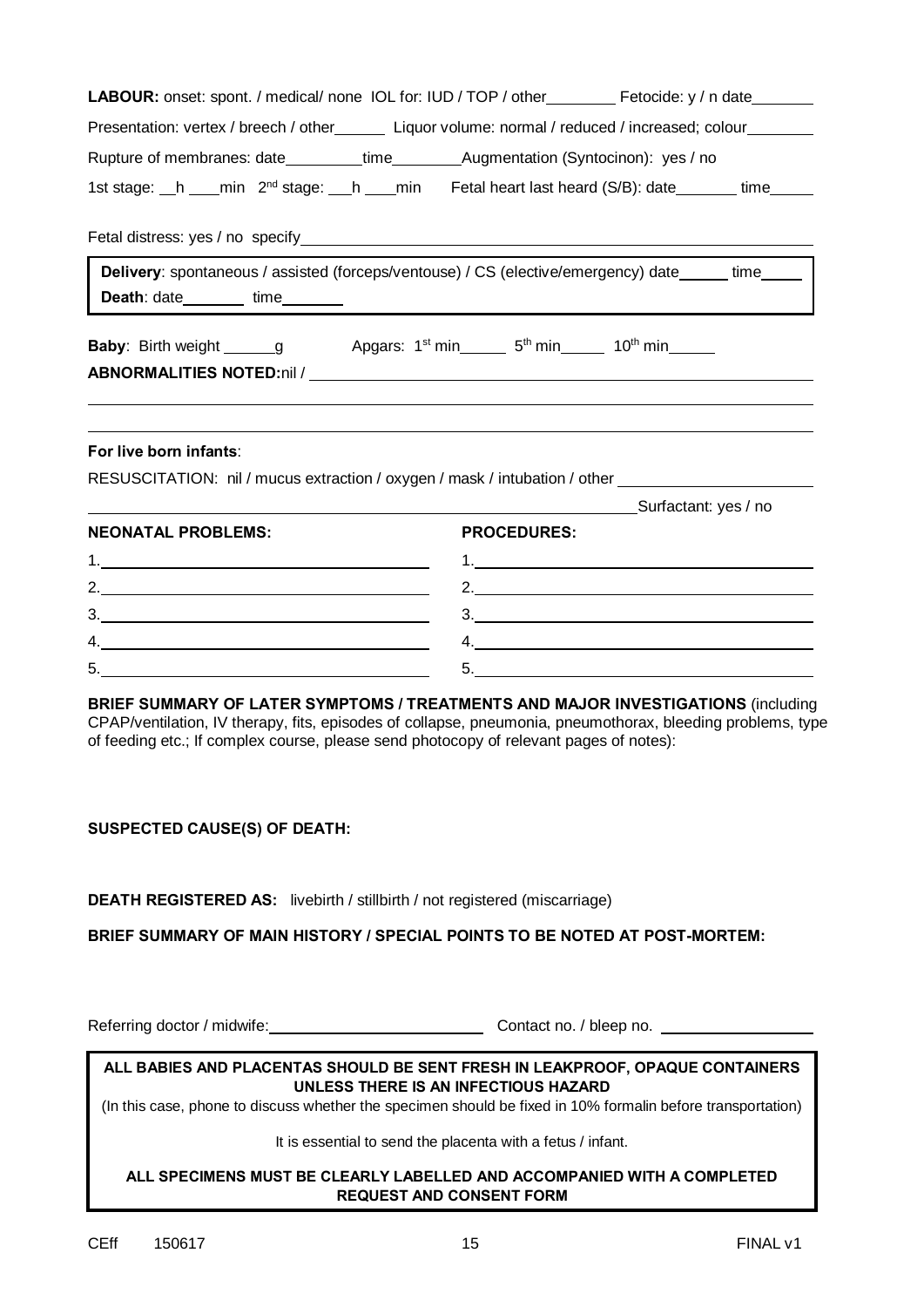# **Appendix B Summary table – Explanation of grades of evidence**

(modified from Palmer K *et al. BMJ* 2008;337:1832)

| Grade (level) of evidence | <b>Nature of evidence</b>                                                                                                                                                                                                                                                                                                                                                |
|---------------------------|--------------------------------------------------------------------------------------------------------------------------------------------------------------------------------------------------------------------------------------------------------------------------------------------------------------------------------------------------------------------------|
| Grade A                   | At least one high-quality meta-analysis, systematic review of<br>randomised controlled trials or a randomised controlled trial with<br>a very low risk of bias and directly attributable to the target<br>population                                                                                                                                                     |
|                           | <b>or</b>                                                                                                                                                                                                                                                                                                                                                                |
|                           | A body of evidence demonstrating consistency of results and<br>comprising mainly well-conducted meta-analyses, systematic<br>reviews of randomised controlled trials or randomised controlled<br>trials with a low risk of bias, directly applicable to the target<br>population.                                                                                        |
| Grade B                   | A body of evidence demonstrating consistency of results and<br>comprising mainly high-quality systematic reviews of case-control<br>or cohort studies and high-quality case-control or cohort studies<br>with a very low risk of confounding or bias and a high probability<br>that the relation is causal and which are directly applicable to the<br>target population |
|                           | or                                                                                                                                                                                                                                                                                                                                                                       |
|                           | Extrapolation evidence from studies described in A.                                                                                                                                                                                                                                                                                                                      |
| Grade C                   | A body of evidence demonstrating consistency of results and<br>including well-conducted case-control or cohort studies and high-<br>quality case-control or cohort studies with a low risk of<br>confounding or bias and a moderate probability that the relation<br>is causal and which are directly applicable to the target<br>population                             |
|                           | or                                                                                                                                                                                                                                                                                                                                                                       |
|                           | Extrapolation evidence from studies described in B.                                                                                                                                                                                                                                                                                                                      |
| Grade D                   | Non-analytic studies such as case reports, case series or expert<br>opinion                                                                                                                                                                                                                                                                                              |
|                           | or                                                                                                                                                                                                                                                                                                                                                                       |
|                           | Extrapolation evidence from studies described in C.                                                                                                                                                                                                                                                                                                                      |
| Good practice point (GPP) | Recommended best practice based on the clinical experience of<br>the authors of the writing group                                                                                                                                                                                                                                                                        |